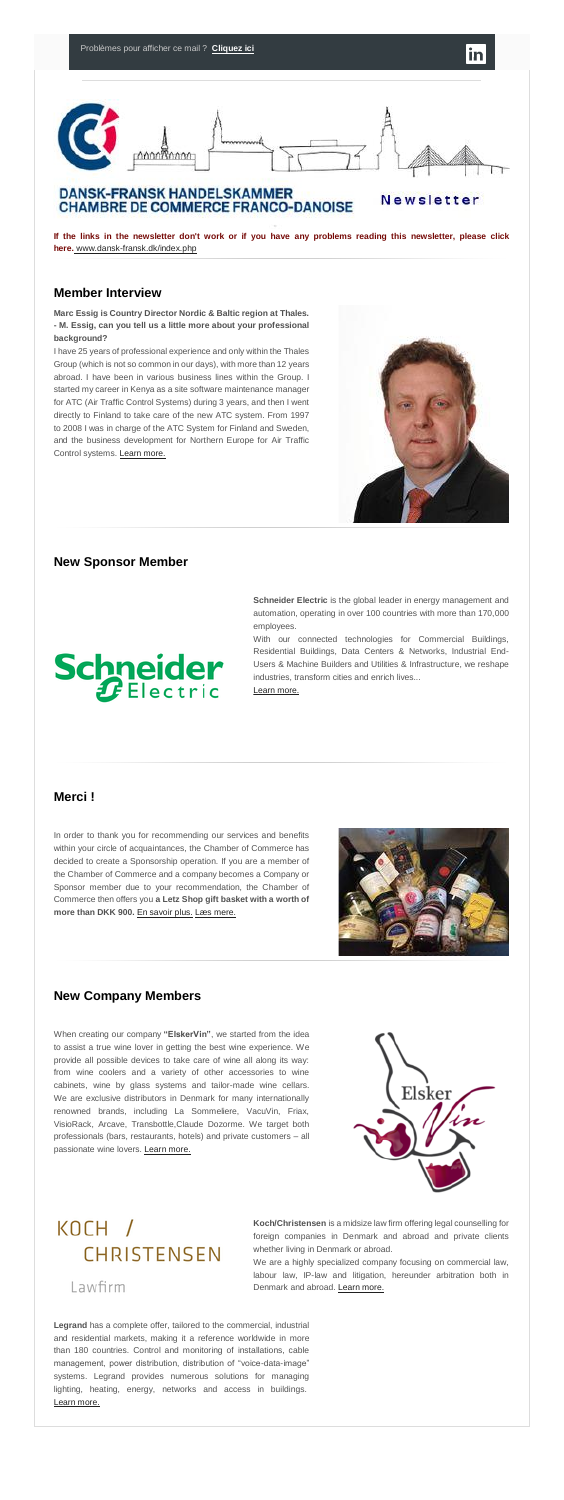## **L'1 legrand<sup>®</sup>**

### **Christian Dior Parfums………………………………………………**

World leader in luxury, LVMH is an ecosystem of more than 70 houses, 100,000 employees around the world, a variety of crafts and much expertise. Christian Dior is among the most prestigious brands in the "Perfumes & Cosmetics" division within the LVMH group. The Dior House is a global standard-bearer for Luxury à la française, thanks to its unique combination of creative energy, authentic savoirfaire and exceptional heritage.

[www.dior.com/home/en\\_int](http://www.dior.com/home/en_int)

### **New logo**

On September 1st, **the Chamber is going to change its logo.** From this date, all the French Chambers of Commerce will use the same logo. Discover the new logo by the 1st of september 2015.

### **News about our Company Members**

### $m_{\rm m}$ **SAINT-GOBAIN**

**Saint-Gobain strategic partner to Green Solution House** World leader on the construction and habitat markets, Saint-Gobain, has been a strategic partner to Green Solution House – a state-ofthe-art sustainable conference center which opened on April 23 on Bornholm.

**Skov** is pleased to inform you about the nomination of two new employees in France :

Apart from being a strategic partner Saint-Gobain has supplied sustainable materials for the project through its businesses Isover, Gyproc, Ecophon and Weber, materials that make way for greater comfort and well-being. [Learn more.](http://www.dansk-fransk.dk/index.php?id=8550)



Skov's expertise has been honored in recent months in the French trade press. Find links via these two articles in French. [Article 1](http://admin.uccife.org/fileadmin/template/danemark/docs/Newsletter/Reussir_Porcs_avril_2015.pdf) and [Article 2.](http://admin.uccife.org/fileadmin/template/danemark/docs/Newsletter/Reussir_Porcs_May_2015_SKOV_only.pdf)



### **Avoid unexpected leasing expenses…………………………………**

Have you ever bought something on credit and gotten a shock once payment is due? As the only leasing partner on the Danish market, Arval offers annual settlement to free you from unpleasant surprises and unexpected expenses at the end of the leasing period. "It is important to us to make leasing expenditures as predictable as possible. [Learn more.](http://www.dansk-fransk.dk/index.php?id=8549)



### THALES



### **Thales opens a regional hub in Copenhagen, Denmark**

Thales is furthering its global reach through an expansion in the Nordic and Baltic countries, integrating its expertise and knowledge to the benefit of both its regional customers and growing markets. Thales has made a decision to expand its Danish base in order to provide a better service to its regional customers and to strengthen its footprint in Northern Europe. [Learn more.](http://www.dansk-fransk.dk/index.php?id=8554)



- Nikola Grumic, Sales East France and Magreb**……………………**

- Emmanuel Baudon, Service Technician

**Bistro de Paris** is open from 8am to midnight everyday, except from Sundays, and ready to welcome you for French breakfast, lunches and dinners.

[www.bistrodeparis.dk](http://www.bistrodeparis.dk/)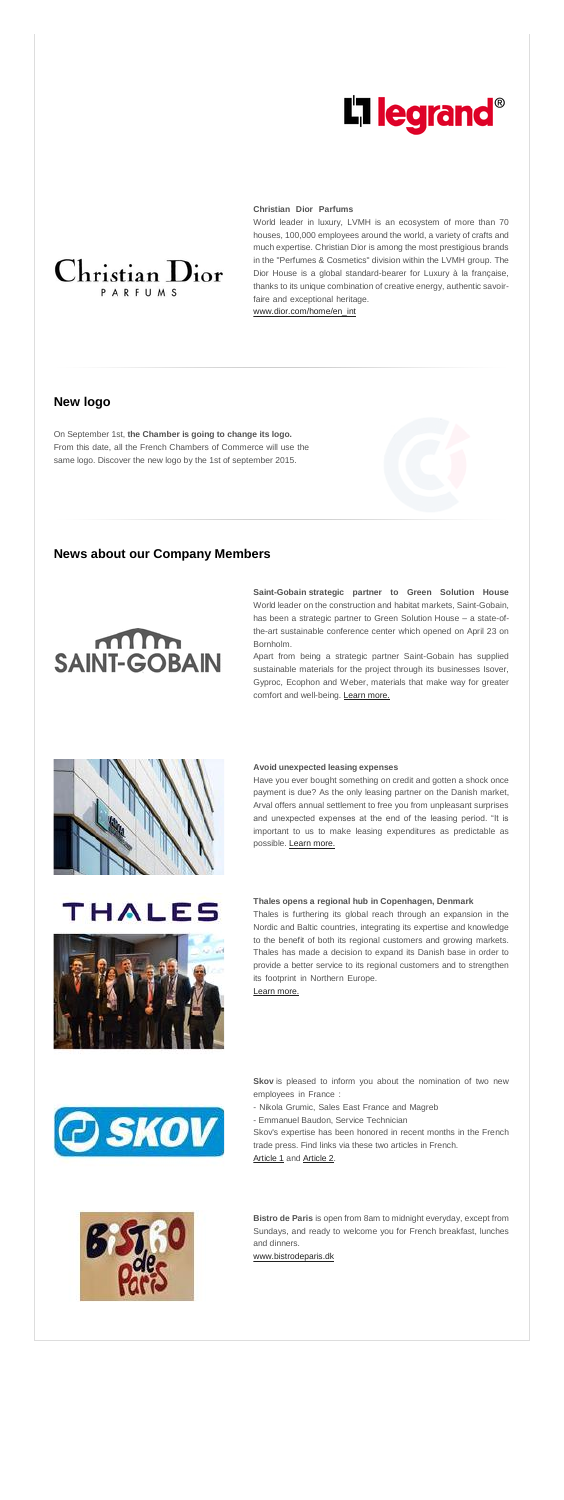

**Opening of the 2nd daily flight between Billund and Paris !** Since March 27th, Air France has been flying twice a day between Billund and Paris with the brand new Embraer 170 aircraft, which is a modern and silent jet aircraft, offering 2+2 seating in leather seats. This new frequency is following Air France KLM's strategy to develop in Jutland..



The third edition of **Apéritif à la française** in Copenhagen presents two highlights: a covered market open during two days to the general public and a French week in restaurants of the Danish capital. **The French market……………………………………………………**

At the heart of « Torvehallerne », Copenhagen's culinary center, visitors will have the opportunity to taste samples in exchange for tokens, and buy products directly on the stands. Learn more.



The world famous **Mont Saint-Michel** in France is currently the subject of an unprecedented scale campaign based on a web portal www.discover-montsaintmichel.com developed by **Atout France**, in 19 languages and available in 21 markets, including Denmark. [Learn more.](http://www.dansk-fransk.dk/index.php?id=8553)

### **Upcoming events**

June 13. This year, our annual **summer excursion**, organised by our former President, Holger de Nerrgaard, will on Saturday June 13th take us to **the Vallø Castel** – a guided tour - and its park followed by a lunch in the Restaurant Vallø Slotskro. Learn more.

### June 16. **Expatriation: how do companies and employees approach this challenge?**

CEOs and HRDs regularly experience this question; how to ensure success when they **welcome an expatriate** or when they send an employee abroad? For the employees it's important to prepare this new challenge thinking of all the aspects. [Learn more.](http://www.dansk-fransk.dk/index.php?id=8556)

### **Summer after-work: Sun, Pétanque and Ricard**

The Danish-French Chamber of Commerce and the Linkedin Group "Connexion Francaise au Danemark" are pleased to invite you to our next after-work, sponsored by Pernod Ricard, member of the Chamber. The after-work will take place on Wednesday, June 24,







from 18:00 to 20:00 at: Petanque Bar. Learn more.

#### **French newcomers day - Save the date : August 29**

The Chamber will welcome the French newcomers in Copenhagen on August 29. They will visit the city and develop their network. More information on our website in the comings days.

### **Previous Events**

On March 25, the Chamber of Commerce and the Linkedin Group organized an "**Absinthe after-work**".

In order to celebrate the opening of the absinthe-lounge on the first floor of the Tire-Bouchon called **La fée Verte**, **Pernod Ricard**welcomed you with a glass of their Absinthe. **…………………** [Learn more.](http://www.dansk-fransk.dk/sitemap/retour-sur/after-work-absinthe/)

The Danish-French Chamber of Commerce, in collaboration with **Airmagine**, organized a special event at the **NORDISK FILM studio**. This exceptional event took place in two stages with a conference where you discovered the advertising of the future, along with a pre-view of the new Renault Espace and a private visit at the famous Nordisk Film studio.

[En savoir plus.](http://www.dansk-fransk.dk/sitemap/retour-sur/airmagine-renault/) [Læs mere.](http://www.dansk-fransk.dk/dk/sitemap/tilbage-til/airmagine-renault/)

On May 19, The Chamber of Commerce welcomed **Søren Pind**. A few days before the election campaign started, Søren Pind (Member





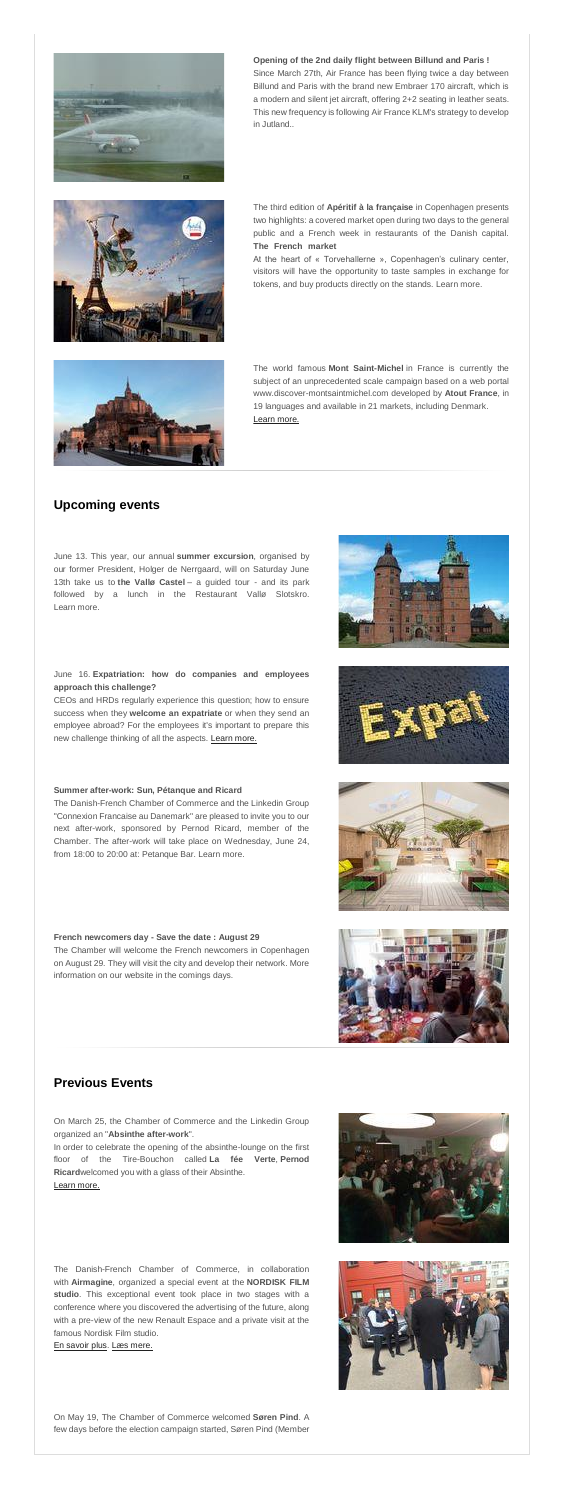of the Danish Parliament for "Venstre" (the major centre-right party), former Minister of Development and Integration and has also served as Deputy Mayor of the Municipality of Copenhagen) introduced us to what he expects to be the key issues of this election. En savoir plus. Læs mere.



### **Learn French**



**The Danish-French Chamber of Commerce** and the **Institut Francais du Danemark** has recently set up a partnership to support Danish and French companies established in Denmark in their need for training their French language. [En savoir plus.](http://www.dansk-fransk.dk/services-aux-entreprises/apprendre-le-francais/)

[Læs mere.](http://www.dansk-fransk.dk/dk/service-til-virksomheder/apprendre-le-francais/)

### **Services**

Since January 2014, the Chamber of Commerce has developed **a range of services** for French companies wishing to settle in Denmark: postal domiciliation, VAT management, payroll management, accounting, translation, relocation .... [Read more.](http://admin.uccife.org/?id=6178)

Denmark is only a 1,5 hour flight from Paris and yet, cultural differences can sometimes lead to misunderstandings and tensions in the business life of Franco-Danish cooperations. That is why the Chamber organizes **intercultural trainings**. [Read more.](http://admin.uccife.org/?id=30593)

.



### **Privilege Card**

The Chamber of Commerce offers all members a Privilege Card, which allows you to enjoy various benefits and discounts in Copenhagen, Paris and more than 50 other countries.

As an example, **you can benefit** from the following with your card:

- 10% discount on translation work at Nira Glad
- Become a BlueBiz Air France KLM member and earn 500 Credits
- on your BlueBiz account when you register your first flight
- 10% discount on all the wine with La Cave
- 15% discount on the aroma kit from Jean Lenoir with La Cave
- 10% discount on Simone Perele lingerie at Magasin du Nord
- 15% discount at l'Éducation Nationale
- 10% discount at Bistro de Paris
- 10% at the Letz Shop
- Until June 2015, free installation fees of the telephony solution "Business One" provided by Cirque are offered [\(more information](http://www.dansk-fransk.dk/index.php?id=34470)

### [here\)](http://www.dansk-fransk.dk/index.php?id=34470)

[Click here for more details about the offers.](http://admin.uccife.org/?id=26843)

### **Clin d'oeil ;)**

The Danish French Chamber of Commerce is now on **Twitter.**Follow our news and get information by following us. [Click here.](https://twitter.com/DFCC_2014)





Le **Polo Club du Domaine de Chantilly** kindly requests your presence Sunday, June 21st 2015, for the Scandinavian Cup [More](http://admin.uccife.org/fileadmin/template/danemark/docs/Airmagine/savethedate_SCANDINAVIAN_anglais2.pdf)  [information.](http://admin.uccife.org/fileadmin/template/danemark/docs/Airmagine/savethedate_SCANDINAVIAN_anglais2.pdf)

### **Thanks to our sponsors**



**If the links in the newsletter don't work or if you have any problems reading this newsletter, please click here.** [www.dansk-fransk.dk/index.php](http://www.dansk-fransk.dk/index.php?id=37281)